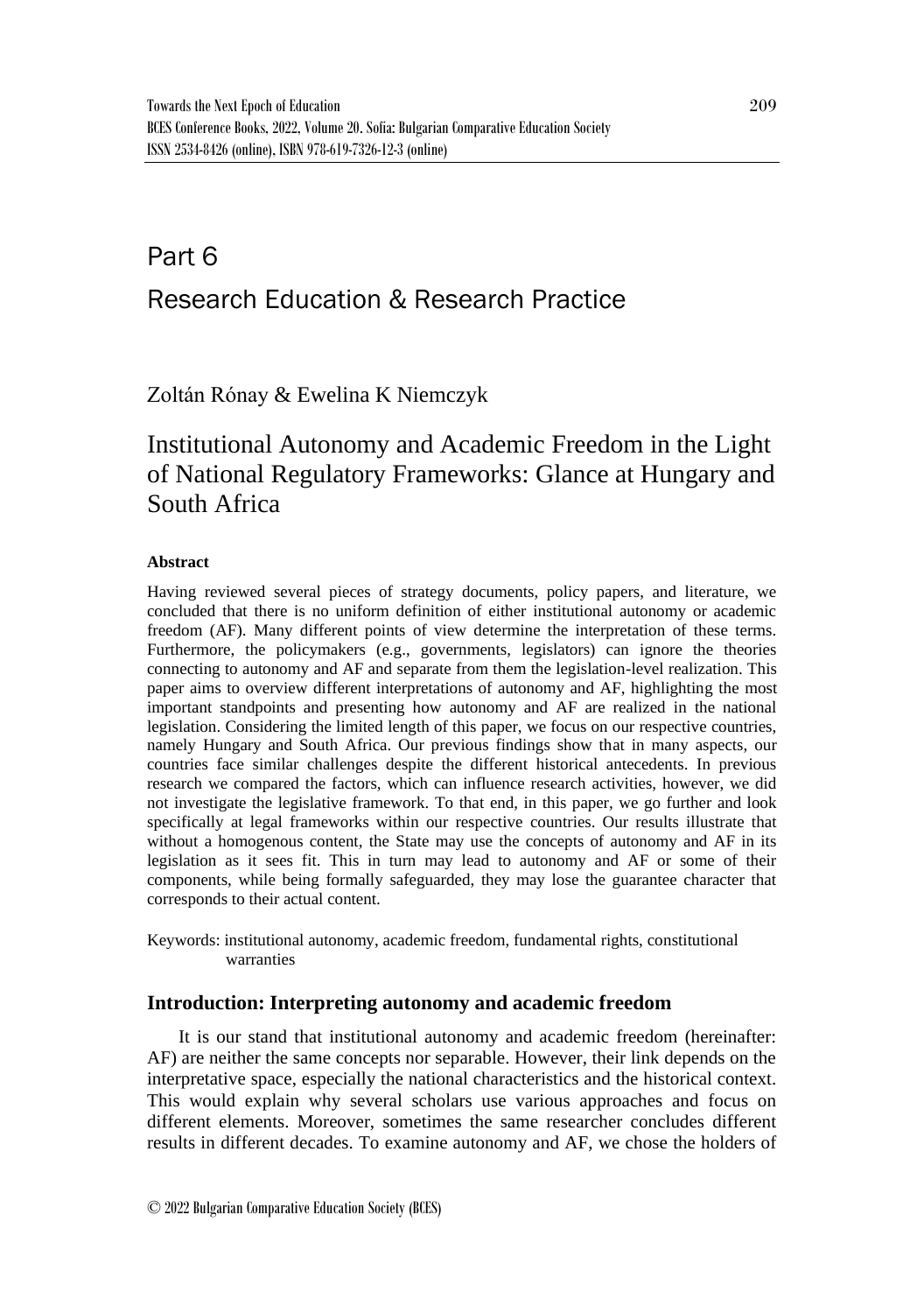these rights as a central focus point. As evident, the uncertainty of these terms' interpretations is rooted in that the holder of autonomy and AF can be either the organization, the community of the academics, or the individuals at the theoretical and practical level. In connection with the autonomy—AF relationship, we also argue that one is a condition for the other and neither can be achieved without the other. AF is based on the self-regulation of the academic community, which must (also) be guaranteed at the institutional level. Institutional autonomy without community can only be formal since both require guarantee legislation. Therefore, the legislation can serve as an indicator for examining the application of autonomy and AF.

Exploring autonomy and AF, scholars emphasized that "the concept of 'university autonomy' is highly complex and multidimensional, and it covers a range of aspects related to university operations" (Matei & Iwinska, 2014, p. 18). In their approach, the term includes scientific issues, curriculum design, educational methodology, internal financial management, and strategic planning (Matei & Iwinska, 2014). Esterman and colleagues (2011), who compiled the so-called European University Autonomy Scorecard, understand organizational, financial, staffing, and academic autonomy as elements of autonomy. According to Karran (2009), teaching, research, self-governance, and tenure are considered autonomy components. The rapid change of this term's consideration is well shown if we compare what Karran and colleagues (2017) think about it. The authors consider institutional autonomy as one of the criteria for measuring AF beside freedom of teaching and research, self-governance, tenure of teachers and researchers, and the exercise of rights guaranteed by international agreements. Thus, while Karran (2009) had previously considered teaching and research part of autonomy, he later listed them all side by side as part of AF (Karran et al., 2017).

The picture is further complicated because scholars argue about the holders of autonomy. According to a theory, the source of individual (teacher, researcher) autonomy (e.g., AF) is institutional (university) autonomy, whose role is to ensure the conditions of individuals' academic freedoms and enforcing its warranties (Berdahl, 1993). Offering a different approach, Berg (1993) states that AF can be imagined only in the community of fellow scientists. The rights deriving from it can only be exercised collectively. In this context, university autonomy is the medium of interactions between individuals and the community (Deák, 2013, p. 39). In contrast to these stands, Kocsis (2011) argues that autonomy is not the source but the result of the individuals' AF, and also provides a framework for AF.

The relationship between autonomy and AF is an important part within international documents regarding HE. Both the Magna Charta Universitatum (1988) and the Bologna declaration underline that teaching and research are inseparable. They also declare that freedom to perform these academic activities is an essential principle of HEI's life and a fundamental requirement for fulfiling their mission. Ensuring free teaching and research is the responsibility of both States and HEIs. More than two decades later, the Magna Charta Universitatum 2.0 (2020) confirmed the previous declaration and highlighted three key elements:

• the intellectual and moral independence of every political influence and financial interest;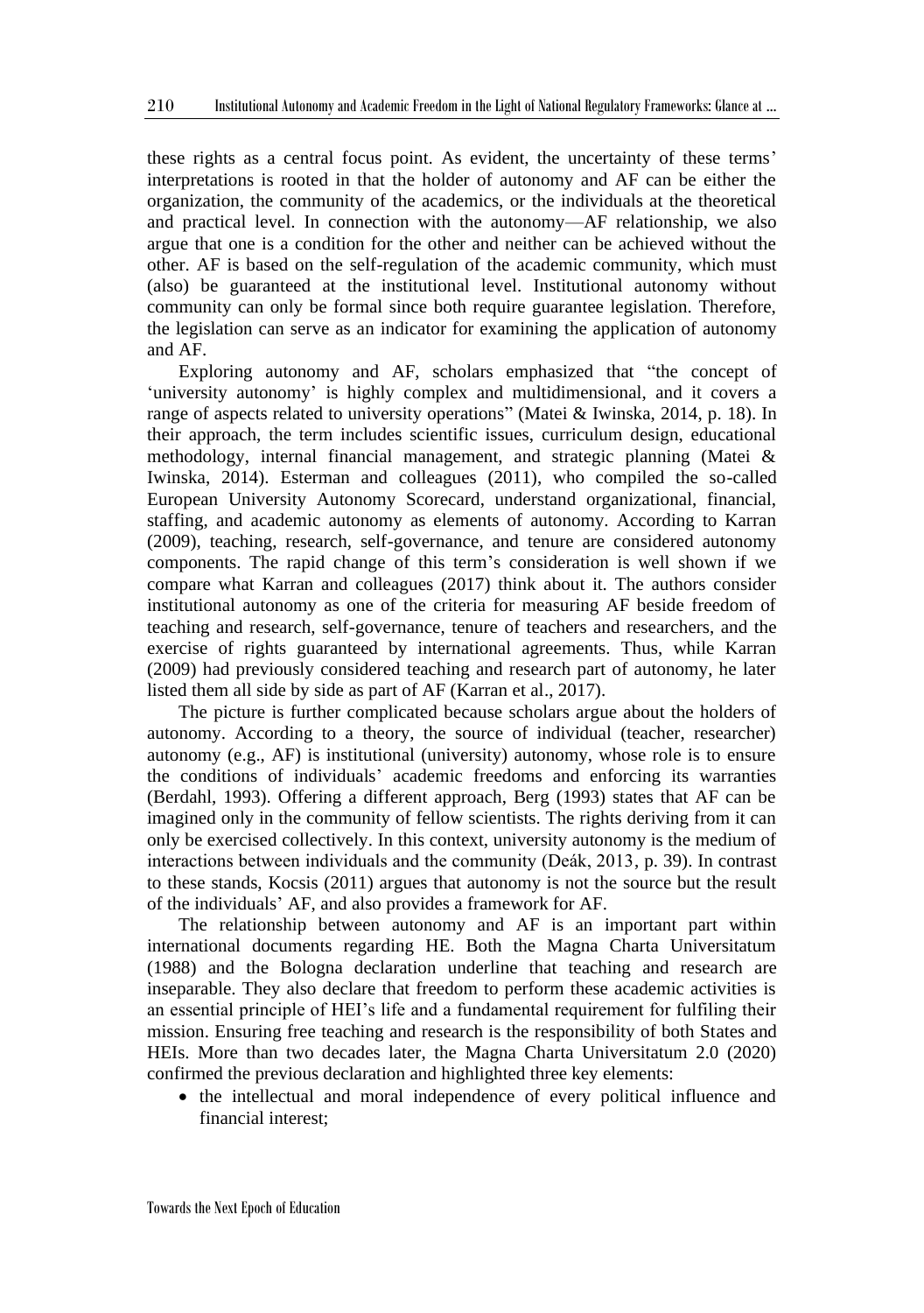- the duty of the governments, the societies, and the HEIs itself to save this independency rigorously;
- the importance of critical thinking.

There is no uniform interpretation of AF. However, recently, Kováts and Rónay (2022) have attempted to summarize the concept's key elements. Based on the UNESCO (1997) and AAUP (1940) resolutions, the authors found that these elements are:

- the right to teach;
- the right to research;
- the right to disseminate knowledge;
- the right to participate in shaping the academic community.

Finally, it is necessary to mention the UNESCO statements (1997) referring to unity of autonomy and AF:

*17. The proper enjoyment of academic freedom and compliance with the duties and responsibilities listed below require the autonomy of institutions of higher education. Autonomy is that degree of self-governance necessary for effective decision making by institutions of higher education regarding their academic work...* 

*18. Autonomy is the institutional form of academic freedom and a necessary precondition to guarantee the proper fulfilment of the functions entrusted to highereducation teaching personnel and institutions.* 

(UNESCO, 1997, chapter V, subchapter A, points 17-18)

Discussing the relationship of autonomy and AF, Matei and Iwinska (2018, p. 349) expound that the two terms "are not binary, yes-or-no variables. They are not one-dimensional either". Contrary to the requirements clearly stated by UNESCO (1997), AF can be and often is limited in practice at the expense of autonomy. In addition, increasing autonomy does not in itself necessarily increase AF, and in some cases leads to a reduction of AF. Kováts (2013) illustrated this with four models, which exist only in theory. The models demonstrate clearly that a low level of AF can be imaginable at a HEI with almost full autonomy. The following are the Kováts' models (2013, p. 53):

- both autonomy and AF are low by the *Napoleon* model;
- autonomy is low but AF is high by the *Humboldt* model;
- autonomy is high but AF is low by the *Corporate* model;
- both autonomy and AF are high by the *Balancing* model.

While the restrictive efforts from the political side tend to lead to solutions reminiscent of the Napoleonic model, the rise of managerialism has increasingly led to the corporate model. Without sufficient guarantees or if the guarantees are not applied correctly, this often poses a real threat to AF. Indeed, if legal safeguards are limited to institutional autonomy, institutional management is not adequately constrained in its actions against AF (Kováts & Rónay, 2022).

#### **Legal frameworks**

#### *Hungary*

In the constitutions of EU states, the guarantee of autonomy also appears in most cases alongside AF. At the level of international documents, AF is addressed in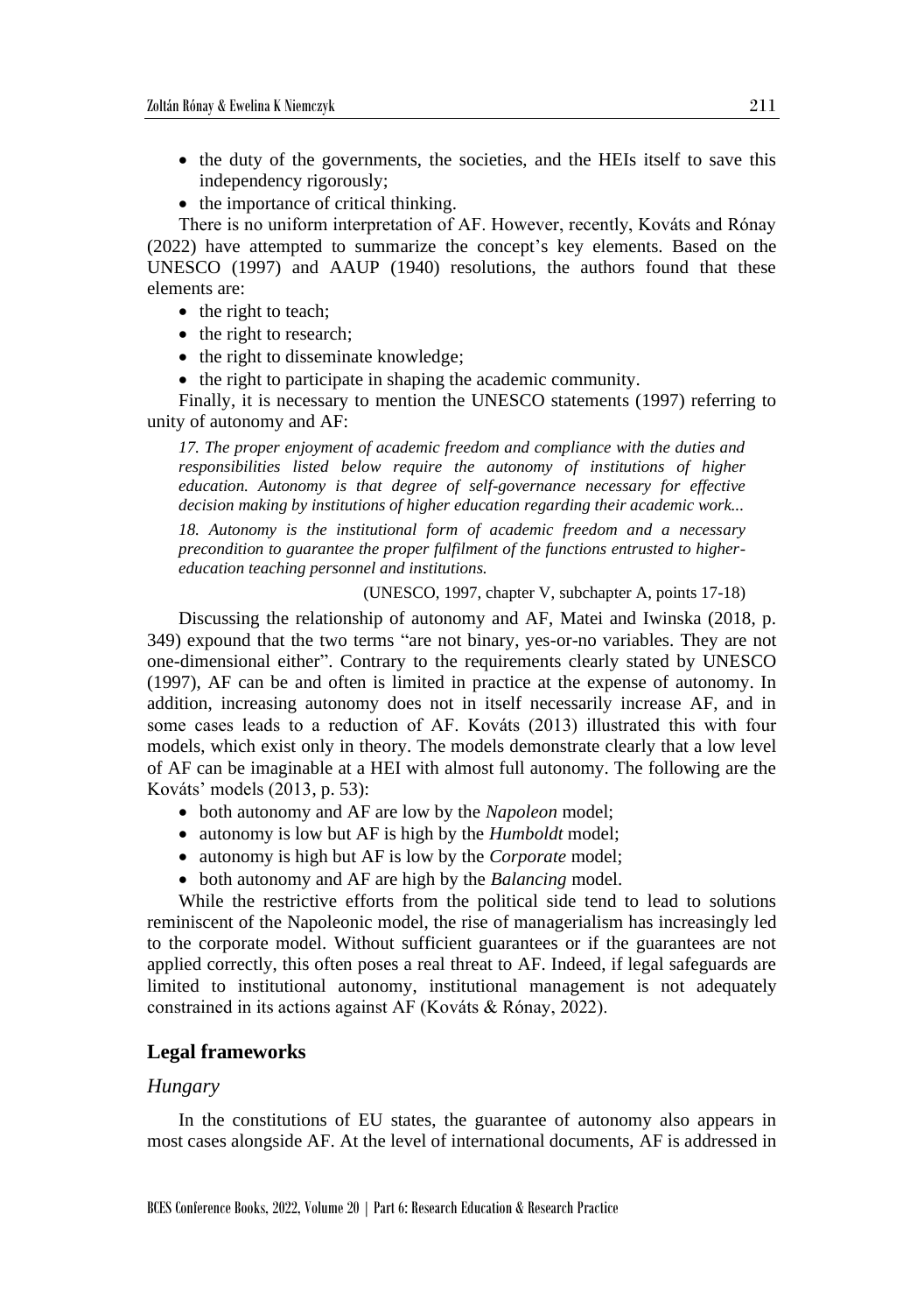HEIs, but also through them to teachers, in terms of freedom of research, teaching, and training whose freedom must be guaranteed (MCU, 1988).

In the Hungarian constitution (the Fundamental Law of Hungary), certain elements of AF are only partially and unevenly reflected, while institutional autonomy is essentially unmentioned. Both right to teach and the right to research are guaranteed only in general terms. Neither right has a holder, so it is impossible to determine whether it is the institution, the individual (scientist), or the community. The exclusive right to evaluate scientific research belongs to those who carry out scientific research and is therefore addressed to the individual and the community. However, both the Fundamental Law and the Higher Education Act grant autonomy in the content and methods of research and teaching only for HEIs (there is no mention of research institutes not operating in HEIs). Individual right to teach for HEI lecturers is only guaranteed by the Higher Education Act and only in respect of teaching according to a world view and values. The Higher Education Act also does not mention the right to research of HEI lecturers. Finally, there are no legal warranties either in the Fundamental Law or the HE Act for the right to disseminate knowledge and participate in shaping the academic community.

Regarding the fact that Fundamental Law ensured the autonomy in teaching and research by choosing subjects and methods only for the institutions, it makes it possible to decrease the AF of lecturers and researchers. This legal environment provides the basis for running either the Napoleonic or the corporate model. Hungary is currently undergoing a so-called model change, in which almost all former state HEIs are being privatized. As a result of this process, each HEI will be run by its own foundation, governed by a board of trustees (BoT) consisting of lifelong government appointees. Increasing institutional autonomy has been one of the watchwords of this process, but it also carries the danger of serious erosion of AF.

Since the fourth element of AF, the right to participate in shaping the academic community, is not guaranteed, it is also not guaranteed that the institution is led by a person authorized by the community or by its representative body (i.e., Senate). If the institution is the holder in terms of the content and methods of research and teaching, then who represents it is of particular importance. The BoTs of the institutions privatized in the so-called model change have been given the absolute right to remove essentially any Senate powers. They can thus select the rector, handpick any other academic leader, remove existing management powers, and establish all internal rules, including those that affect teaching and research.

In this way, neither collective rights nor collective self-regulation is enforced. All this is burdened with the absence of guarantee rules, which shows that the increase in university autonomy during the model change is not obvious. Namely, it is not institutional autonomy that has increased, but it was a decentralization of the powers of the maintenance authority, giving it to the BoT appointed by the State. Although BoT has no legal responsibility, it has the empowerment to take off the right of self-regulation of the academic community. Therefore, there is an additional twist in the Hungarian regulation, making the new model seem to align with the corporate model. While, according to the government, institutional autonomy increased in the new model, indeed the strengthened power is ensured for the maintaining foundation's boards of trustees and not directly for the HEI management. In other words, the broad powers have not been given to the HEIs but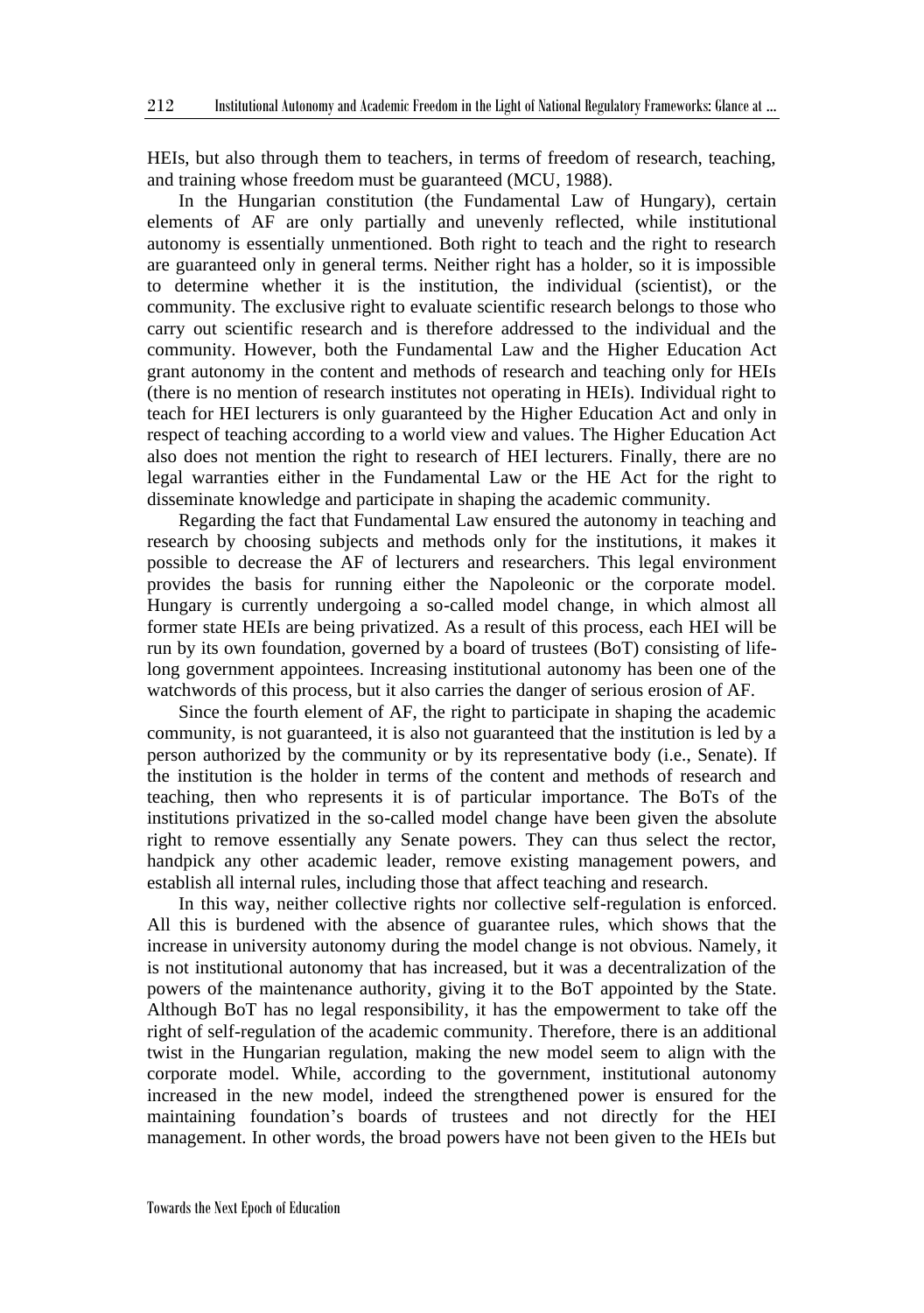have been transferred to the body stepped in the state's place, i.e., a supreme body, by reducing their existing rights.

#### *South Africa*

As already indicated earlier, academic freedom can be viewed as autonomy without external interference to academic activities such as teaching and research. In South Africa, AF and autonomy of scientific research are explicitly embedded in the Constitution under the freedom of expression. However,

*there is a debate whether there is a threat to the constitutionally guaranteed academic freedom in South Africa. This comes from the background that universities often function as centres of political and intellectual dissent, and regimes are thus reluctant to allow institutions the freedom and autonomy that may contribute to instability.* (Kori, 2016, p. 45)

As described in scholarly literature (Kori, 2016) post-apartheid South African constitution and thus the State assured academic freedom and implemented framework based on cooperative governance. The new democratic nation embraced the framework where both the State and the HEIs were supportive of each other collaborating towards a common vision. However, within a short timeframe this framework was subverted and increased influence was shifted to the State allowing its interference in academic decision-making and as a result in AF.

The adjustments were implemented to the Higher Education Act of 1997 due to declared mismanagement and misuse of the institutional autonomy. The changes were implemented maximizing Minister power to establish, combine, and close public HEIs in consultation with the Council on Higher Education (Kori, 2016). As Kori further explains, the Higher Education Act also mandated that up to five council members of each institution be ministerial appointees, which granted the State an additional level of control. As claimed by the past Minister of Education, Naledi Pandor, the institutional autonomy cannot be unrestricted and must be linked to public accountability (Habib et al., 2008). One could argue that intellectually free HEIs where AF in teaching and research is respected are better positioned to fulfil their accountability to society. Yet, we need to be mindful that individual AF to teach and research is affected by HEIs, which provide institutional support and funding.

Another wave of changes came with new ground rules for funding and power allocated to the Minister to intervene in institutional activities including

*... a new enrolment planning framework, new quality assurance and accreditation requirements, control over an institution's programme and qualification mix, restructuring through mergers and incorporations and a proposed central applications process.* (Kori, 2016, pp. 50-51)

Since HEIs are dependent on government funding, the State has undeniable power to influence institutional activities and make decisions based on a political agenda.

In 2010, the Academy of Sciences of South Africa (ASSAf) brought forward concerns regarding the interference of the State in AF through government policies, leverage of private sponsors with own agenda, and the observed obstruction of freedom of speech within some HEIs. As evident from the ASSAf (2010) statement: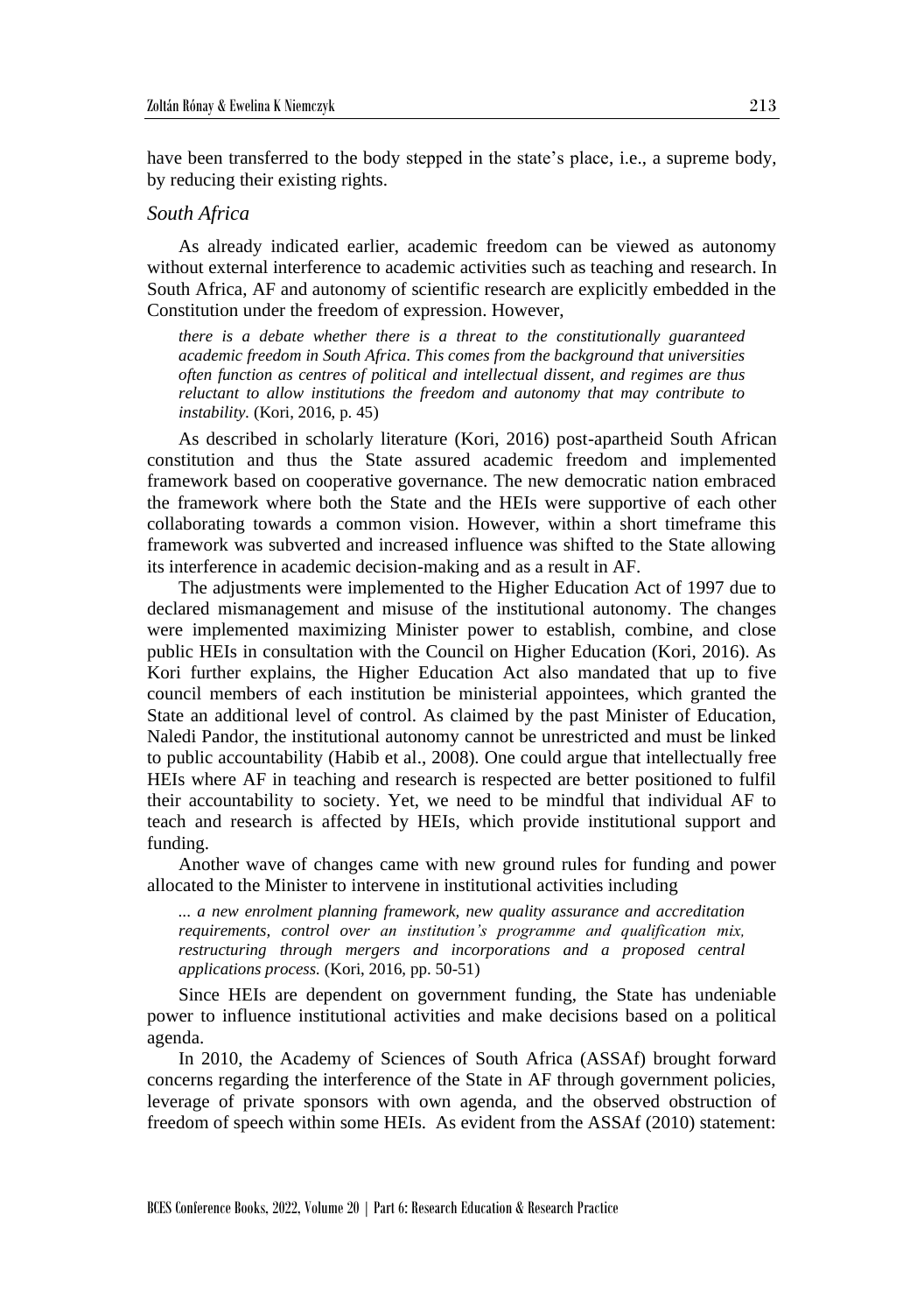*... these concerns suggest that the values entrenched in the constitution and in education practice are being eroded by government policy, funding agencies, sponsors and donors, and by institutional management... Furthermore, ASSAf believes that researchers and teachers within higher education and the research community at large should be free to follow their own ideas, arguments, insights and findings, conditional only on the avoidance of scholarly misconduct such as plagiarism, falsification of data and unethical research practice.*

Ten years later, the situation did not improve, making the statement as valid. In fact, further political interferences and even attacks were recorded during the pandemic, especially towards freedom of scientific enquiry (ASSAf, 2020).

#### **Conclusion**

As evident from the findings, AF is not based on actual facts or definitions but rather on the desired interpretations. Both contexts showcase that autonomy is not a value in itself; it can only be understood in conjunction with AF. AF is only fulfilled if the scientific community has the right to self-regulation, which is not a case in both countries under investigation.

Although the international documents express the unity of autonomy and AF as a requirement, the Hungarian constitutional legislation separates them. In essence, it speaks only of certain elements of AF, guaranteeing only the research part of it in full and relegating the educational part to the level of the law, thus opening up the possibility of further restrictions. The freedom of education is interpreted narrowly in the Fundamental Law, which only defines the institution as the holder of the content and methods of research and teaching, without granting even the narrowly interpreted right to the individuals (lecturers, researchers).

In case of South Africa, AF has been gradually decreasing and State control systematically increasing. From the original framework of partnership designed by the new democritised nation in 1994 to gradual lesser position of a partner and a greater position of a subject to the State. The observed tendencies suggest that by putting in place different strategies and structures, the State decides on the curriculum, research projects and programmes to be funded, as well as academic free speech, just to mention a few. The legal framework shifts reported in both contexts may represent broader global changes worth exploring.

#### **References**

- AAUP (1940): *1940 Statement of Principles on Academic Freedom and Tenure with 1970 Interpretive Comments American Association of University Professors*. https://www.aaup.org/file/1940%20Statement.pdf (Accessed 30 January 2022).
- Academy of Science of South Africa (ASSAf) (2010): *Academic freedom statement from the Academy of Science of South Africa*. http://www.scielo.org.za/pdf/sajs/v106n3-4/v106n3- 4a18.pdf (Accessed 19 February 2022).
- Academy of Science of South Africa (ASSAf) (2020): *ASSAf Statement on Academic Freedom and the Values of Science.* http://hdl.handle.net/20.500.11911/168 (Accessed 10 February 2022).
- Berdahl, R. (1993): Public Universities and State Governments: Is the Tension Begin? In: C. Berg (Ed.) *Academic Freedom and University Autonomy* (pp. 162-172). Bucharest: CEPES Papers on higher education.